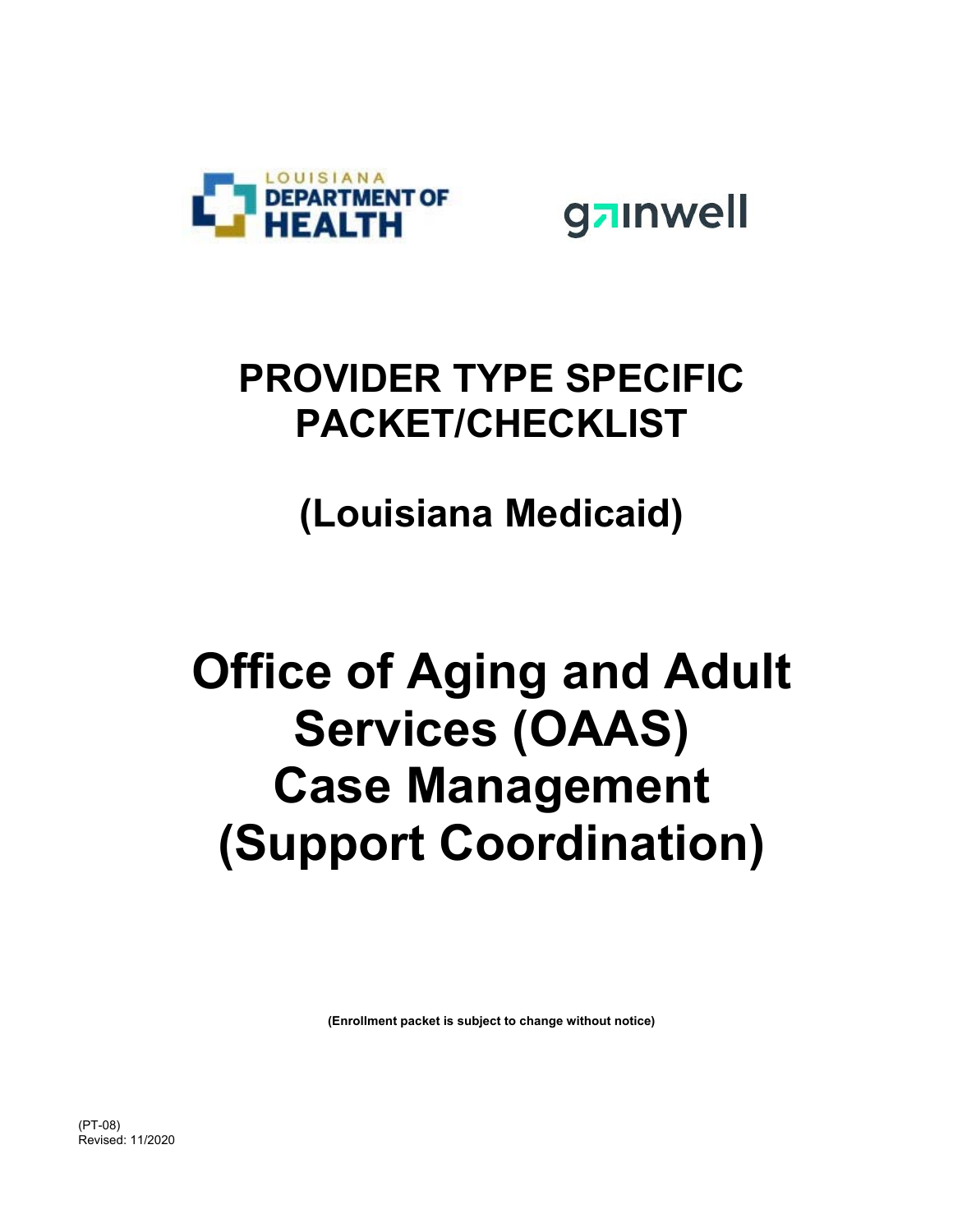### **OAAS Case Management (Support Coordination) CHECKLIST OF Required FORMS**

#### **NOTE: Prior to completing this enrollment packet, obtain OAAS approval by contacting the Support Coordination Program Manager @ 225-219-0643**

The following checklist shows all documents required to enroll in Louisiana Medicaid as a

#### (Fee-For-Service) Office of Aging and Adult Services (OAAS) Case Management provider:

| Completed | <b>Document Name</b>                                                                                                                                                                                                                                       |
|-----------|------------------------------------------------------------------------------------------------------------------------------------------------------------------------------------------------------------------------------------------------------------|
| ★         | Completed Entity/Business Louisiana Medicaid PE-50 Provider Enrollment Form.<br>1.                                                                                                                                                                         |
| ₩         | $\mathbf{2}$ .<br>Completed PE-50 Addendum - Provider Agreement Form.                                                                                                                                                                                      |
| ★         | 3.<br>Completed Medicaid Direct Deposit (EFT) Authorization Agreement Form.                                                                                                                                                                                |
| ∗         | Completed Disclosure of Ownership Form for an Entity/Business.<br>4.                                                                                                                                                                                       |
| ★         | 5.<br>(If submitting claims electronically) Completed Provider's Election to Employ Electronic<br>Data Interchange of Claims for Processing in the Louisiana Medical Assistance Program<br>(EDI Contract) Form and Power of Attorney Form (if applicable). |
|           | Copy of voided check or letter from the bank on bank letterhead verifying the account and<br>6.<br>routing number for the account to which you wish to have your funds electronically<br>deposited (deposit slips are not accepted).                       |
|           | Copy of a pre-printed document received from the IRS showing both the employer<br>7.<br>identification number (EIN) and the official name as recorded on IRS records (W-9 forms<br>are not accepted).                                                      |
|           | 8.<br>Copy of approval letter from OAAS that indicates all OAAS requirements have been met.                                                                                                                                                                |
| $***$     | 9.<br>Completed Louisiana Medicaid Program Board Resolution Form. (Must be notarized)                                                                                                                                                                      |
|           | 10. On Section A of the PE-50 Form, in the Specialty Code space, write in '81' (Case<br>Management).                                                                                                                                                       |
|           | 11. On Section D of the PE-50 Form, in the Provider Type Description space write in<br>'OAAS - CM' and in the Provider Type Code space write in '08 '.                                                                                                     |

\* These forms are available in the **Basic Enrollment Packet for Entities/Businesses**.

\*\* This form included here.

#### *PLEASE USE THIS CHECKLIST TO ENSURE THAT ALL REQUIRED ITEMS ARE SUBMITTED WITH YOUR APPLICATION FOR ENROLLMENT.*

**ORIGINAL SIGNATURE REQUIRED ON ALL FORMS – SIGN IN BLUE INK**

 Please submit all required documentation to: **Gainwell Provider Enrollment Unit PO Box 80159 Baton Rouge, LA 70898-0159** 

(PT-08) Revised 05/2019